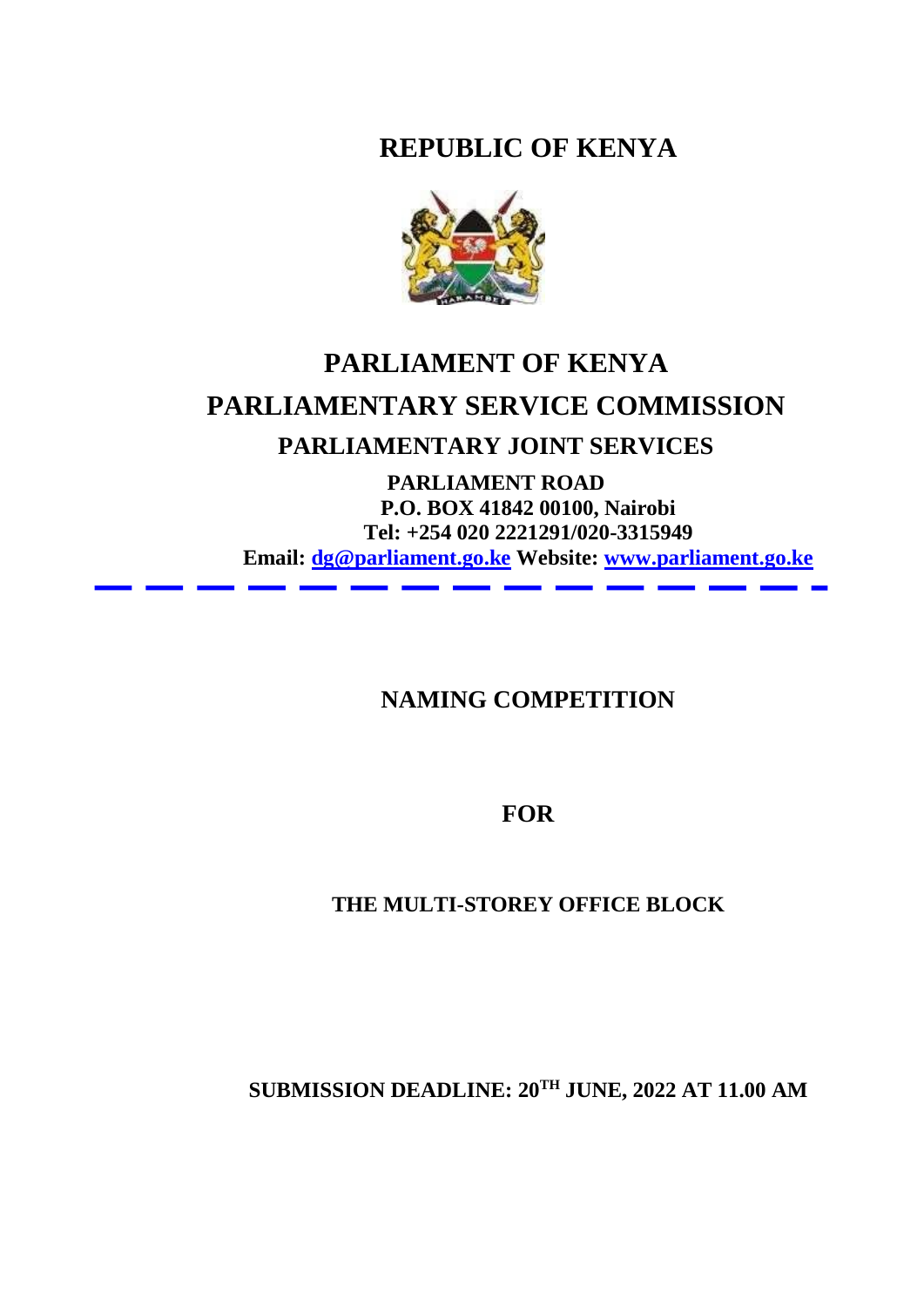#### **Background Information**

The Parliamentary Service Commission is established under Article 127 of the Constitution of Kenya. The Parliamentary Service commission is mandated to provide services and facilities for Members of Parliament and staff to efficiently and effectively fulfill the constitutional and legitimate mandate of Parliament and the roles and functions of a representative institution in a democratic system of government.

The Parliamentary Service Commission (PSC) in furtherance of its strategic plan has been constructing the office block with the objective of providing offices for Members of Parliament. The construction of the office block is nearly complete. The PSC has identified the need to name the building in line with the constitutional mandate of Parliament. The Commission has determined and resolved that this can be achieved through a naming contest.

The PSC has identified the need to carry out a naming contest that will seek views of the public to enhance public participation in determining the most appropriate name of the building. The construction of the building has been financed by the Government of Kenya.

The Commission hereby invites interested Kenyans, individuals, groups, and or institutions to participate in a competition to name the building that encapsulates its mandate, strategic focus, direction and centrality of the citizen in quality service delivery.

### **Naming Contest Theme**

The mandate of the Parliament of Kenya, which is an arm of the Government of Kenya and comprising of the Senate and the National Assembly, includes legislation and oversight. The Parliamentary Service Commission is therefore mandated to provide facilities for Members and staff which enable parliament to deliver on its mandate. The PSC in constructing the Office Block has therefore delivered on its role to provide a clean, safe and secure environment for Members and staff to ensure efficient and effective delivery on the Parliamentary mandate. This reflects on the PSC's longstanding commitment to a better working environment. This contest therefore looks to draw names that reflect role of Parliament in the society and vision in the areas of good governance and representation. Names that celebrate underrepresented groups in legislature, especially women or minority groups who have made great advances but did not receive appropriate historical recognition, are also encouraged.

### **Contest Overview**

**Phase I: Nomination**—Nominations consisting of proposed name, one-line justification pitch, and up to 250-word narrative will be accepted. After a check against the 'name specifications' the proposed names and rationale of the names will be reviewed by the appointed committee and the names meeting the selection criteria shall be shortlisted for further consideration.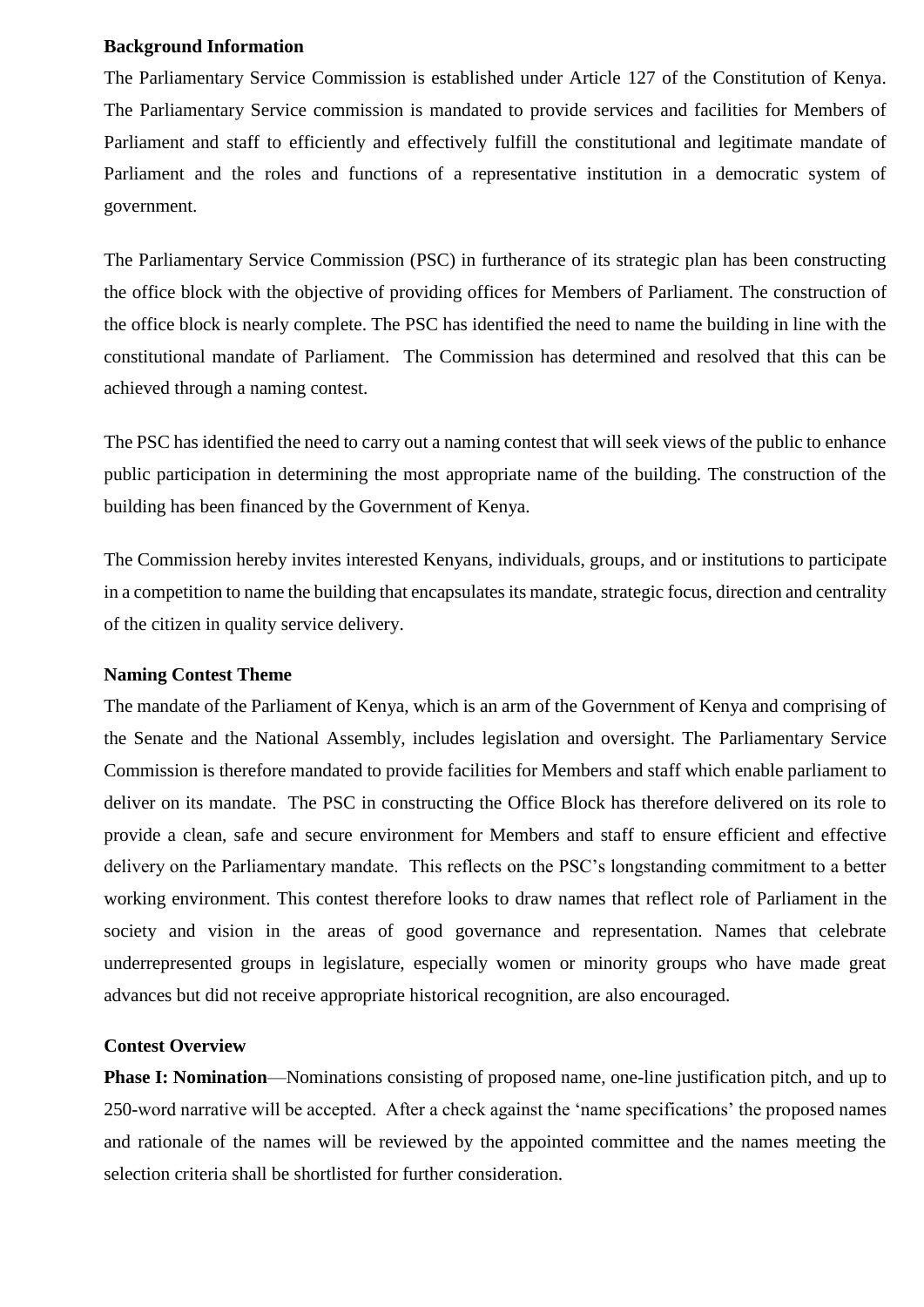**Phase II: Presentation—All** the proposers of the names nominated from Phase I may be invited to make presentations to the Committee appointed to manage the naming contest. The ten most highly ranked names will be revealed to the Commission (in alphabetical order) and passed on to Phase III.

**Phase III: Parliamentary Service Commission Committee Review & Selection**—The Commission will review and discuss the entries passed on from Phase II and conduct its own ranking. The Commission will check the results against the ranking from Phase II to ensure alignment with public desire before finalizing the nominations that will move in order of preference.

**Phase IV: Vetting and approval by the Commission—Once the selected name is approved, the new** name will be announced.

## **Contest Rules**

- 1. One person may submit up to two proposals via the official contest entry form provided at the end of this document.
- 2. All proposals shall be submitted by **20th June, 2022 at 11.00 AM** through the official entry form provided, physically dropped in the tender box on 4<sup>th</sup> floor, protection house or send via email: to both **[dg@parliament.go.ke](mailto:dg@parliament.go.ke)** and **[procurementpjs@parliament.go.ke](mailto:procurementpjs@parliament.go.ke)**
- 3. Duplicate nominations will be consolidated before the open ranking in Phase II.
- 4. The name must not contain inappropriate content.
- 5. Each nomination shall include:
	- a. Your Name
	- b. Proposal of Building Name
	- c. One-line justification pitch ("This name would be great because …")
	- d. Description (up to 250 words) as to why this name is the best fit for the building (within the above themes).
- 6. The proposer's name, Postal Address, Mobile phone number and email address to verify eligibility, and so that in the event of a question the contest's Selection Committee may contact the proposer for clarification. The proposer's name(s) will be replaced by a number to ensure anonymous and objective voting in Phase II and selection and ranking in Phase III.
- 7. The winning proposal shall be awarded Ksh.100,000 (Kenya Shillings One Hundred Thousand Only)

### **Name specifications:**

- 1. The building cannot be named after an active person. A person must be full emeritus status (or deceased)
- 2. The name must be catchy, reflect constitutional values, the Parliamentary Service Commission stature and its legislative role.
- 3. If the name of a person is selected as the winning building name, the name/person will need to go through a due diligence process and seek legal approval for permission to use prior to Commission approval.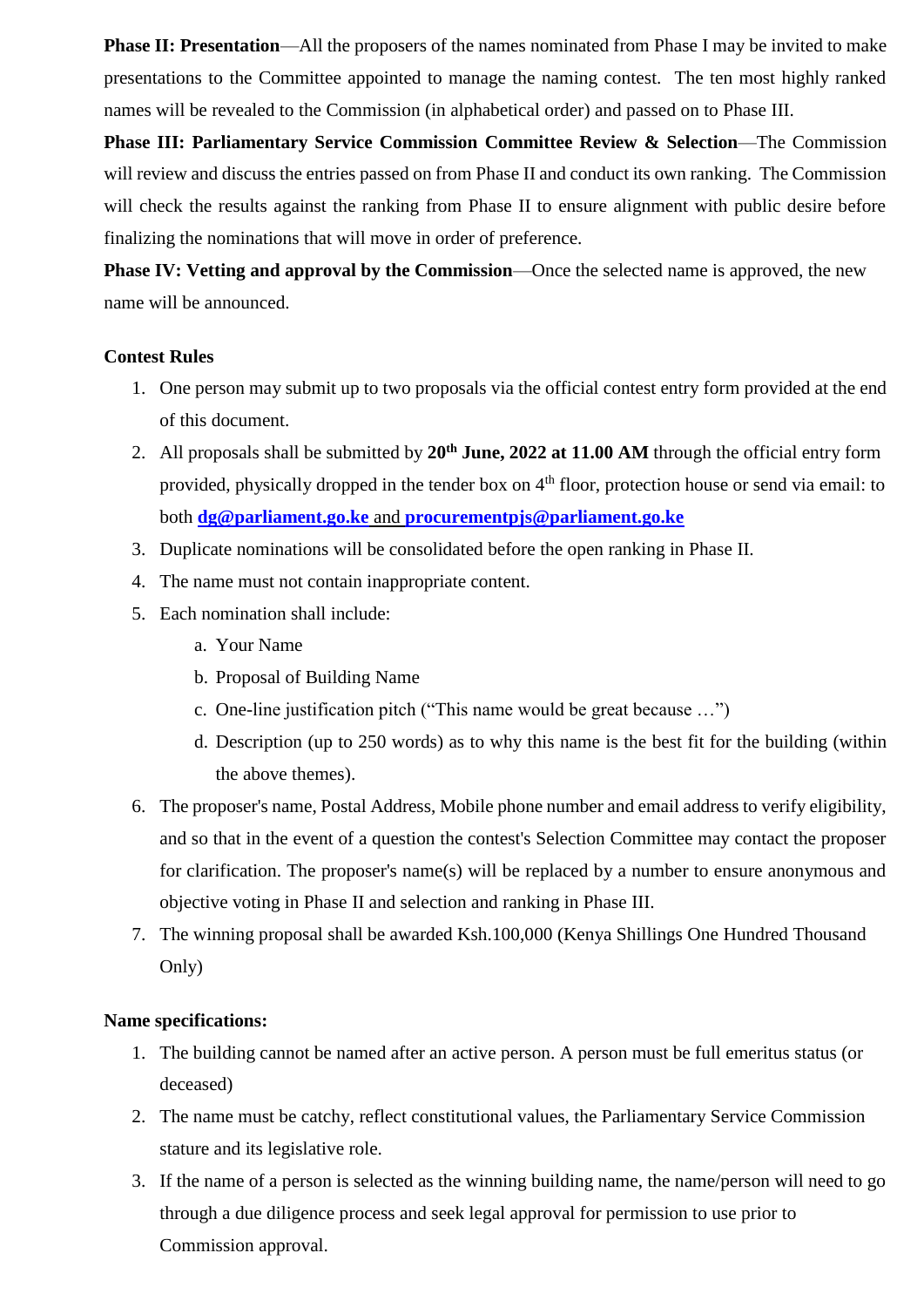- 4. The name should not be under copyright, trademark, or other legal restriction.
- 5. Any submissions deemed as vulgar, unprofessional, disingenuous, or otherwise maliciously motivated will be disqualified in Phase I before they are shared for Phase II.
- 6. In Phase II, the Evaluation Committee shall consider the submissions and shortlist ten proposal.
- 7. In Phase III, the Commission decide on the most suitable name and the decision of the commission will be final.
- 8. All intellectual property rights to the name shall vest in the Parliamentary Service Commission once the competition is over and the winner identified and awarded.

## **Committee Working Procedure**

- 1. Each member will individually review the proposals.
- 2. The Committee will meet to share and discuss their findings and opinions.
- 3. After discussion, each member will rank the proposals.
- 4. The Committee shall ensure alignment with public desire and if there are substantial differences the Committee will discuss and reconcile before finalizing the top three entries.
- 5. The proposal will then be presented to the Commission in order of preference
- 6. The PSC reserves the rights to make modifications on the winning name
- 7. The Commission reserves the right to register the winning name as its copy right.
- 8. Any material, graphic software or other items prepared by an entrant in the competition shall belong to and remain the property of the Commission.
- 9. The commission's decision is final and will not be open to any correspondence or appeal whatsoever

The filled name submission form below of the proposed name shall be enclosed in plain sealed envelope and marked **NAMING COMPETITION FOR MULTI-STOREY OFFICE BLOCK** and deposited in the tender box situated on 4<sup>th</sup> floor, Protection house, at the junction of Parliament Road and Haile Selassie Avenue on or before **20th June, 2022 at 11.00 AM**

Addressed to: The Director General, Parliamentary Joint Services, Protection House, Parliament Road, P.O. BOX 41842 00100, Nairobi, Kenya. Tel: +254 020 284000

Or

E-mailed to both **[dg@parliament.go.ke](mailto:dg@parliament.go.ke)** AND **[procurementpjs@parliament.go.ke](mailto:procurementpjs@parliament.go.ke)**

# **DIRECTOR GENERAL, PARLIAMENTARY JOINT SERVICES, PARLIAMENTARY SERVICE COMMISSION DATE: JUNE 13TH, 2022**